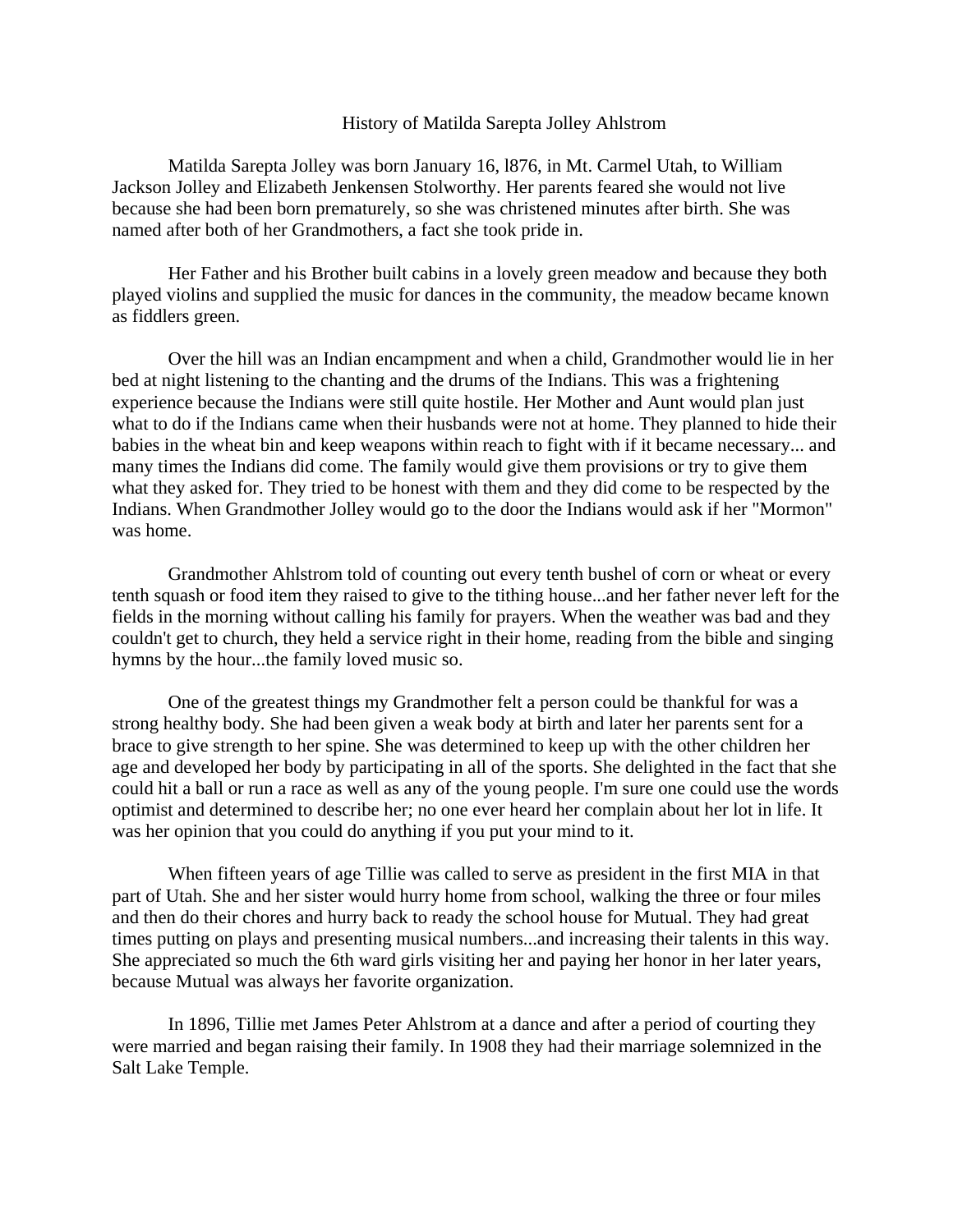Grandfather Ahlstrom built a lovely two story home with a veranda on two sides. They were happy there, raising their family but Grandfather wasn't satisfied with the way that part of the country was building up or producing. So midst tearful goodbyes they set out for Idaho by wagon. Grandfather felt that this part of Idaho had a great future and would be one of the most productive areas because of the abundant water.

 They settled in Basalt and built up a nursery along with their farming. The work was heavy for a young mother during this period of time. Water had to be heated on the big Monarch coal range, soap had to be made; sometimes the lye was extracted from ashes to make the soap, butter was churned, cheese made, and Tillie would make her treadle machine fly, sewing for the family. She was a resourceful woman and when found in a difficult situation she some how always found a way — frequently using her resources of faith, prayer and works! She managed to save enough money, mostly her butter and egg money, to buy a "Jesse French" piano for the family.

Many times she would have three or four children in bed with a contagious disease or other serious illness...diseases that we don't have now...only the names are familiar...typhoid, small pox, scarlet fever. At one time when her children were down with diphtheria, she would blow potash into their throats through a tube in order to break the membrane that would form and cut off their breathing. For days at a time she would go from bed to bed nursing them, afraid to go to sleep herself, afraid one of them might slip away into death.

But then she said the happiest time of her life was when her children were young enough to be at home. Her most pleasant memories were when she and her husband were raising their family and she cautioned her children later to enjoy every minute they were raising their own families because that would be the happiest time of their lives.

You might wonder if mother could give every child of such a large family his just dues...or if it wouldn't be natural for a mother to have a favorite child…I concluded that Grandmother did have a favorite child. Her favorite child was the one who was farthest away, or the one that was sick...or the one who was having particular difficulties and problems. When each one was going through some kind of a crises in life, that one became the object of her love and devotion. And I'm sure each of her children know that at some time or another, their Mother's prayers carried them through a trial...her prayerful concern helped them through.

The family later moved to Idaho Falls and purchased their home on South Water Ave. This home turned into a regular boarding house, many of Grandmother's nephews came into Idaho Falls to work. Grandfather passed away May 6, 1940.

Grandmother lived by a strict moral and religious code and expected her children to do the same. She didn't compromise--there were no gray areas in her thinking. A thing was either good or bad. I've seen her run across a deck of playing cards that some how found its way into the house and these would go directly into the fire accompanied by some scorching words of her own such as," No one will keep the tools of the devil in my house". And, how many times we have heard her say, "No man will ever get one foot ahead by breaking the sabbath and doing his work or business on the Lord's Day".